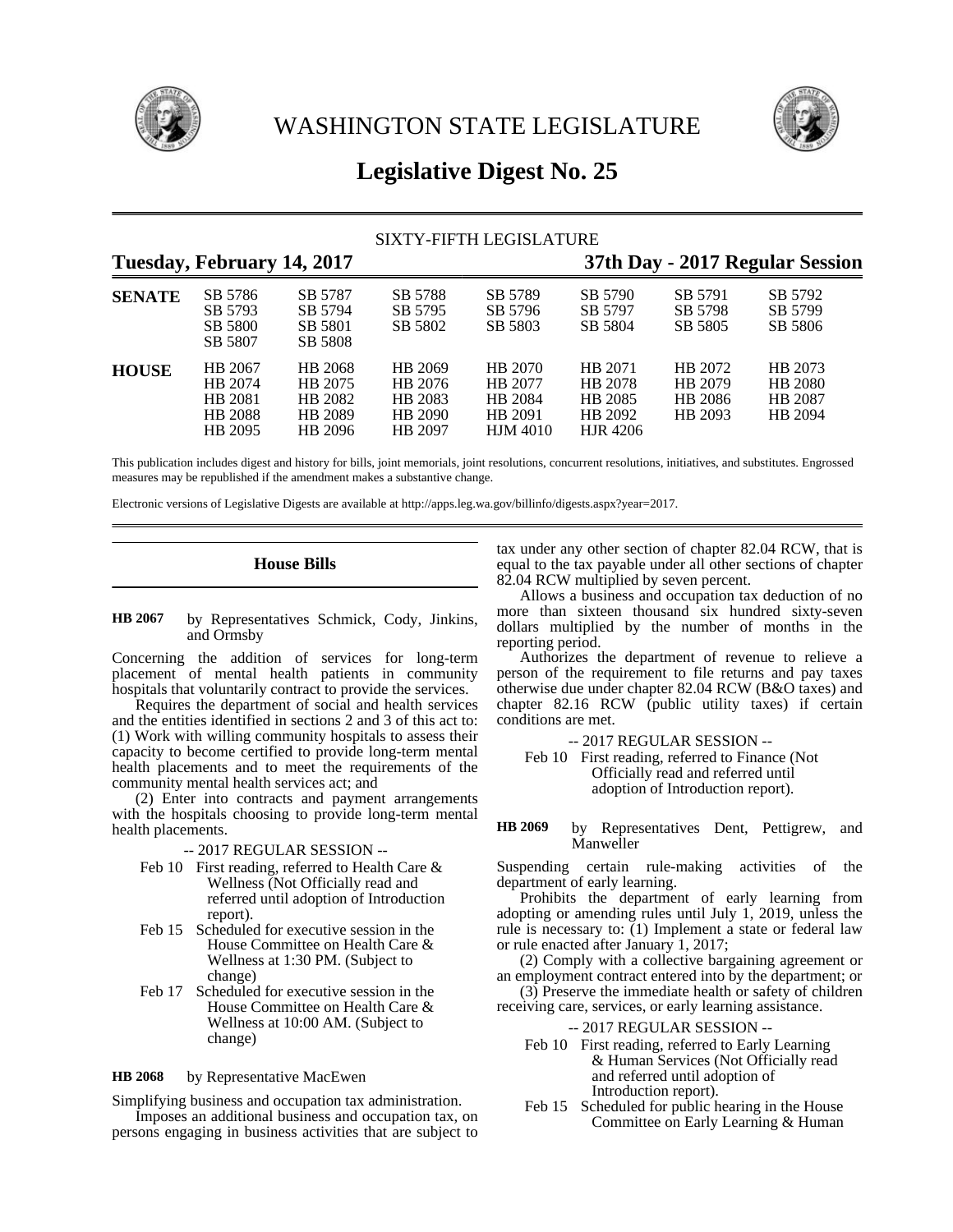Services at 1:30 PM. (Subject to change)

by Representatives Macri, Fitzgibbon, Rodne, and Tarleton **HB 2070**

Providing a tax deferral for the expansion of certain existing public facilities district convention centers.

Provides a sales and use tax deferral for the expansion of certain existing public facilities district convention centers.

-- 2017 REGULAR SESSION --

- Feb 10 First reading, referred to Finance (Not Officially read and referred until adoption of Introduction report).
- by Representatives Clibborn, Muri, McBride, Fey, Rodne, Wylie, Gregerson, Tarleton, and **HB 2071**

Morris

Establishing state route number 167 as a permanent eligible toll facility.

Establishes state route number 167 as a permanent eligible toll facility.

-- 2017 REGULAR SESSION --

- Feb 10 First reading, referred to Transportation (Not Officially read and referred until adoption of Introduction report).
- by Representatives Lovick, Caldier, Sawyer, McBride, Smith, Gregerson, Sells, Hayes, and Stanford **HB 2072**

Concerning the child rescue fund.

Requires five percent of unclaimed state lottery prize money to be deposited in the child rescue fund to ensure that: (1) Law enforcement agencies can adequately investigate and prosecute offenders; and

(2) Victims can receive necessary services, including mental health treatment.

-- 2017 REGULAR SESSION --

Feb 10 First reading, referred to Appropriations (Not Officially read and referred until adoption of Introduction report).

by Representatives Dent and Buys **HB 2073**

Concerning the beef commission.

Requires the beef commission to: (1) Cooperate with certain entities and make contracts and agreements for carrying on joint programs beneficial to the health of cattle;

(2) Develop and submit the following to the director of the department of agriculture for approval: The establishment, effectuation, and administration of research, education, and programs related to health and disease control of beef and beef products and to industry specific educational projects;

(3) Provide for programs designed to maintain healthy cattle throughout the industry;

(4) Develop materials, education, and programs related to health and disease control of beef and beef products;

(5) Make grants to research agencies for financing studies related to beef health; and

(6) When preparing the budget, set forth the complete and detailed financial program of the commission, showing the revenues and expenditures of the commission.

-- 2017 REGULAR SESSION --

- Feb 10 First reading, referred to Agriculture & Natural Resources (Not Officially read and referred until adoption of Introduction report).
- Feb 15 Scheduled for public hearing in the House Committee on Agriculture & Natural Resources at 8:00 AM. (Subject to change)
- Feb 16 Scheduled for executive session in the House Committee on Agriculture & Natural Resources at 1:30 PM. (Subject to change)
- by Representatives Stanford, Stonier, Appleton, Lytton, Ormsby, Ryu, Peterson, Kagi, Orwall, Senn, and Riccelli **HB 2074**

Concerning proceedings supplemental to execution of judgments.

Changes certain monetary amounts with regard to judgments under chapter 6.32 RCW.

-- 2017 REGULAR SESSION --

Feb 10 First reading, referred to Judiciary (Not Officially read and referred until adoption of Introduction report).

by Representatives Pettigrew, Stanford, and Tarleton **HB 2075**

Increasing college and career readiness and graduation rates in public schools.

Creates the high school graduation and college and career readiness account.

Requires the legislature, at each regular session in an odd-numbered year, to appropriate from the account amounts equaling not less than four hundred dollars per full-time equivalent student enrolled in a public middle school and high school per school year, for state support of the requirements of this act during the ensuing biennium.

Requires the amounts distributed to school districts to be used to establish or expand: (1) Career and technical education programs in middle schools, high schools, or skill centers;

(2) College-level courses in high schools;

(3) Drop-out prevention strategies in middle schools and high schools; and

(4) Courses, counseling, and coaching in middle school and high school to provide early exposure for students to employment opportunities and requirements and options for postsecondary education.

Requires the joint legislative audit and review committee to review and report on the performance of school districts receiving certain funds under this act.

Requires the state auditor to conduct financial, program, and performance audits of the uses and effectiveness of certain appropriated funds under this act.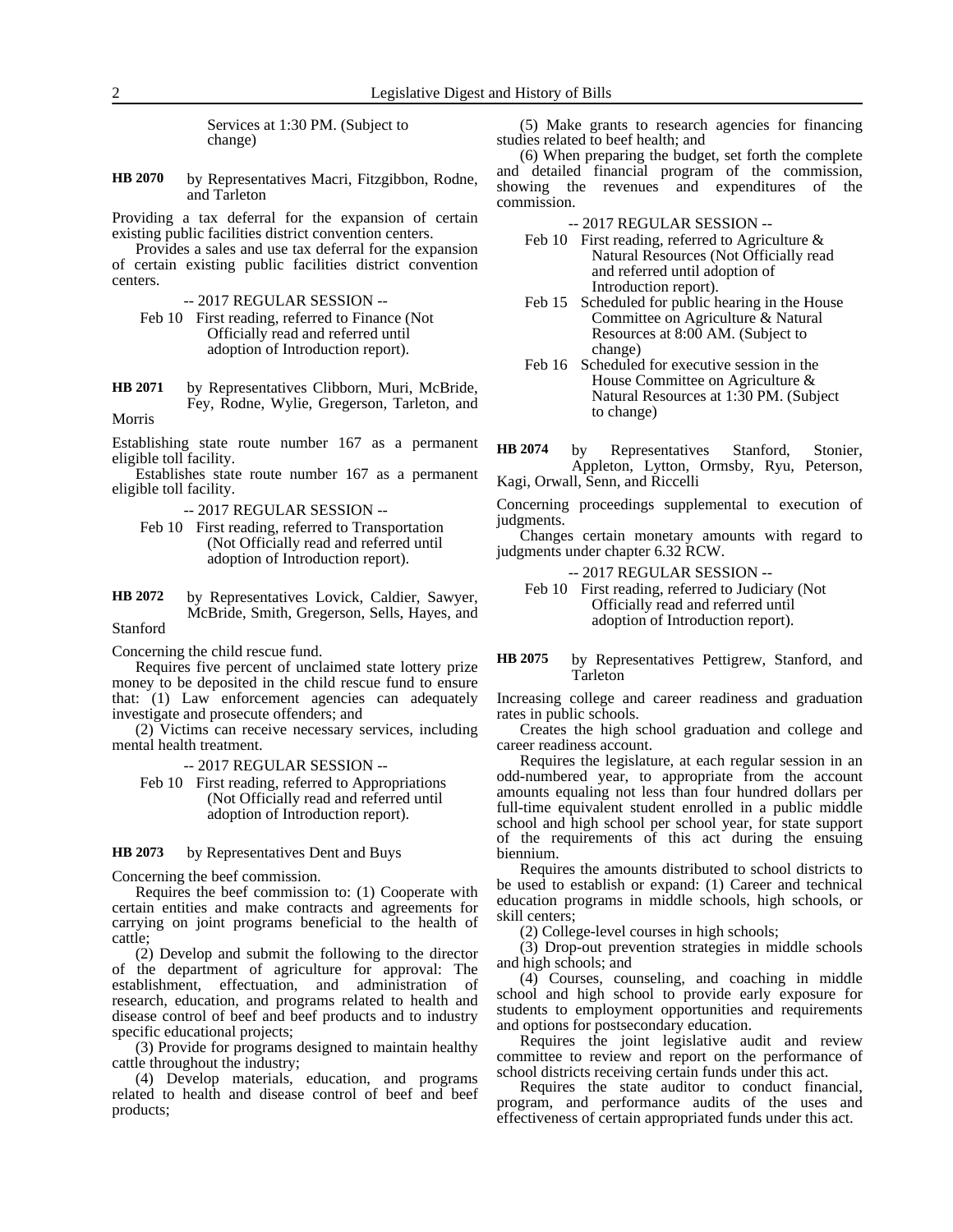-- 2017 REGULAR SESSION --

Feb 10 First reading, referred to Appropriations (Not Officially read and referred until adoption of Introduction report).

by Representatives Condotta, Senn, Stokesbary, Tharinger, Koster, Volz, Chapman, Hayes, Wylie, McDonald, and Young **HB 2076**

Increasing marijuana revenue distributed to local jurisdictions.

Increases the amount of money distributed to counties, cities, and towns from the dedicated marijuana account.

-- 2017 REGULAR SESSION --

Feb 10 First reading, referred to Appropriations (Not Officially read and referred until adoption of Introduction report).

by Representative Hudgins **HB 2077**

Addressing certification requirements for elections administrators.

Authorizes elections professionals who meet certain qualifications to participate in training and certificate programs and testing administered by the secretary of state.

Requires the secretary of state to keep the costs of training and certificate programs and testing competitive and comparable to other state and accredited programs.

-- 2017 REGULAR SESSION --

Feb 13 First reading, referred to State Government, Elections & Information Technology (Not Officially read and referred until adoption of Introduction report).

### by Representative Hudgins **HB 2078**

Addressing county voting systems standards.

Requires the secretary of state to: (1) Conduct a comprehensive survey of voting systems in use in each county and collect certain information for each county; and

(2) In consultation with county auditors, develop and publish mandatory voting system maintenance and replacement standards.

Requires counties to be in full compliance with the voting system maintenance and replacement standards by June 1, 2017.

-- 2017 REGULAR SESSION --

Feb 13 First reading, referred to State

Government, Elections & Information Technology (Not Officially read and referred until adoption of Introduction report).

by Representative Hudgins **HB 2079**

Concerning ballot standards.

Requires the secretary of state to: (1) In conjunction with the Washington state association of county auditors, develop a uniform ballot format to be used by each county; and

(2) In consultation with the department of enterprise services and county auditors, develop a master contract for vote tallying equipment for purchase by counties.

Authorizes a county auditor or county council to establish an equipment replacement fund to be used explicitly to replace vote tallying equipment.

- -- 2017 REGULAR SESSION --
- Feb 13 First reading, referred to State Government, Elections & Information Technology (Not Officially read and referred until adoption of Introduction report).

by Representatives Hudgins, Pollet, and Macri **HB 2080**

Equalizing access to permanent ballot drop boxes for every Washington citizen.

Requires the county auditor of each county to ensure that a minimum of one permanent ballot drop box for every fifteen thousand county residents is available for the secure deposit of paper ballots.

Encourages county officials to purchase permanent ballot drop boxes produced or provided from inmate work programs operated by the department of corrections.

| --2017 REGULAR SESSION --               |  |
|-----------------------------------------|--|
| Feb 13 First reading, referred to State |  |
| Government, Elections & Information     |  |
| Technology (Not Officially read and     |  |
| referred until adoption of Introduction |  |
| report).                                |  |

by Representatives Hudgins, Pollet, Santos, and Macri **HB 2081**

Equalizing access to permanent ballot drop boxes.

Requires the county auditor of each county to ensure that a minimum of one permanent ballot drop box for every fifteen thousand county residents is available for the secure deposit of paper ballots.

Allows the county auditor to determine, in consultation with the advisory committee, the location of the drop boxes within the county.

Encourages county officials to purchase permanent drop boxes produced or provided from inmate work programs operated by the department of corrections.

# -- 2017 REGULAR SESSION --

Feb 13 First reading, referred to State Government, Elections & Information Technology (Not Officially read and referred until adoption of Introduction report).

### by Representative Hudgins **HB 2082**

Changing the timing of state elections.

Changes the following dates regarding elections: (1) Primaries for general elections to be held in November and the election of precinct committee officers, from the first Tuesday of the preceding August to the third Tuesday of the preceding May;

(2) Declarations of candidacy for certain offices, from the first Monday two weeks before Memorial Day to the first Monday in March; and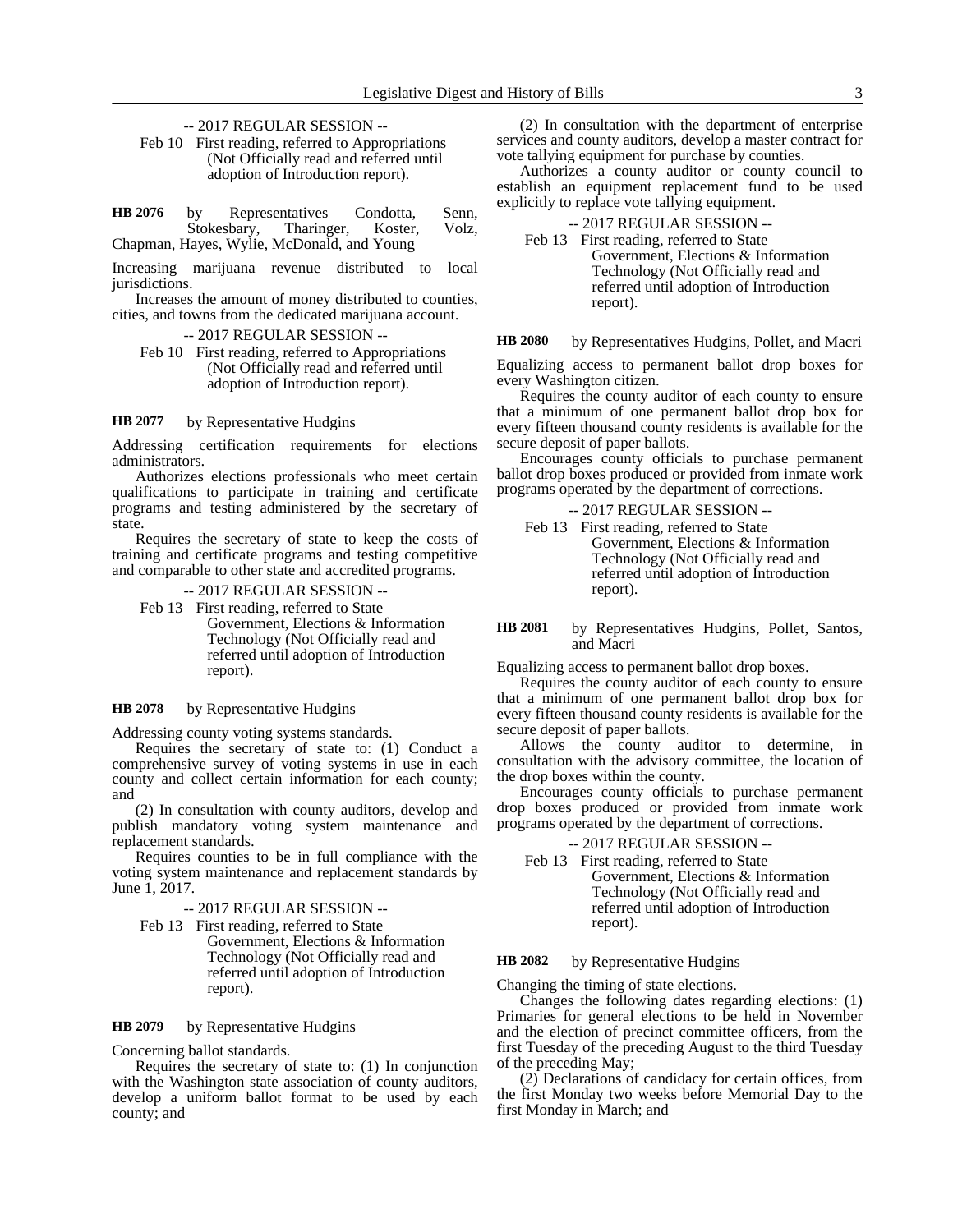(3) A presidential primary, from the fourth Tuesday in May to the third Tuesday in May.

- -- 2017 REGULAR SESSION --
- Feb 13 First reading, referred to State Government, Elections & Information Technology (Not Officially read and referred until adoption of Introduction report).

by Representative Hudgins **HB 2083**

Limiting the dates for holding special elections.

Requires a special county election called by a county legislative authority and a special election called by a county auditor to be held only on the day of the primary election or on the first Tuesday after the first Monday in November.

-- 2017 REGULAR SESSION --

Feb 13 First reading, referred to State Government, Elections & Information Technology (Not Officially read and referred until adoption of Introduction report).

by Representatives Hudgins and Macri **HB 2084**

Addressing voter registration deadlines.

Modifies provisions regarding when and where to register to vote in a primary, special election, or general election.

-- 2017 REGULAR SESSION --

Feb 13 First reading, referred to State Government, Elections & Information Technology (Not Officially read and referred until adoption of Introduction report).

by Representatives Hudgins and Macri **HB 2085**

Addressing voter registration deadlines.

Modifies the timeline in which a person must register to vote in a primary, special election, or general election.

-- 2017 REGULAR SESSION --

- Feb 13 First reading, referred to State Government, Elections & Information Technology (Not Officially read and referred until adoption of Introduction report).
- by Representatives Hudgins, Smith, and Ormsby **HB 2086**

Establishing a task force to address state interagency coordination in cybersecurity.

Requires the office of the state chief information officer and the military department to convene a task force to address the coordination of cybersecurity and emergency management activities by state agencies.

-- 2017 REGULAR SESSION --

Feb 13 First reading, referred to State Government, Elections & Information Technology (Not Officially read and referred until adoption of Introduction report).

by Representatives Stambaugh, Riccelli, Orcutt, Hayes, Gregerson, and Ormsby **HB 2087**

Concerning worker safety on roadways and roadsides.

Addresses the requirements of a driver of a motor vehicle when approaching a stationary or slow moving highway construction vehicle, a highway maintenance vehicle, a solid waste vehicle, a utility service vehicle, a work zone vehicle, a highway construction or maintenance worker, or a flagger.

-- 2017 REGULAR SESSION --

- Feb 13 First reading, referred to Transportation (Not Officially read and referred until adoption of Introduction report).
- by Representatives Stanford, Pettigrew, Fitzgibbon, Hudgins, and Macri **HB 2088**

Prohibiting the participation of elephants in a traveling animal act.

Prohibits a person from allowing the participation of an elephant in a traveling animal act.

-- 2017 REGULAR SESSION --

Feb 13 First reading, referred to Judiciary (Not Officially read and referred until adoption of Introduction report).

by Representatives Lytton and Nealey **HB 2089**

Removing the expiration date from the sales and use tax exemptions for certain products that impart flavor to food.

Extends the July 1, 2017, expiration, of the sales and use tax exemptions for certain products that impart flavor to food, to January 1, 2028.

-- 2017 REGULAR SESSION --

Feb 13 First reading, referred to Finance (Not Officially read and referred until adoption of Introduction report).

by Representatives Shea, Taylor, and McCaslin **HB 2090**

Prohibiting the administration of a vaccine without reviewing the patient's full health history and reviewing the package insert for the vaccine with the patient.

Constitutes unprofessional conduct for a license holder, under the uniform disciplinary act, to administer a vaccine to a patient without reviewing: (1) The patient's full health history; and

(2) The package insert for the vaccine with the patient to obtain the patient's informed consent.

-- 2017 REGULAR SESSION --

Feb 13 First reading, referred to Health Care & Wellness (Not Officially read and referred until adoption of Introduction report).

by Representatives Shea, McCaslin, and Taylor **HB 2091**

Repealing unnecessary provisions concerning the Washington State Bar Association.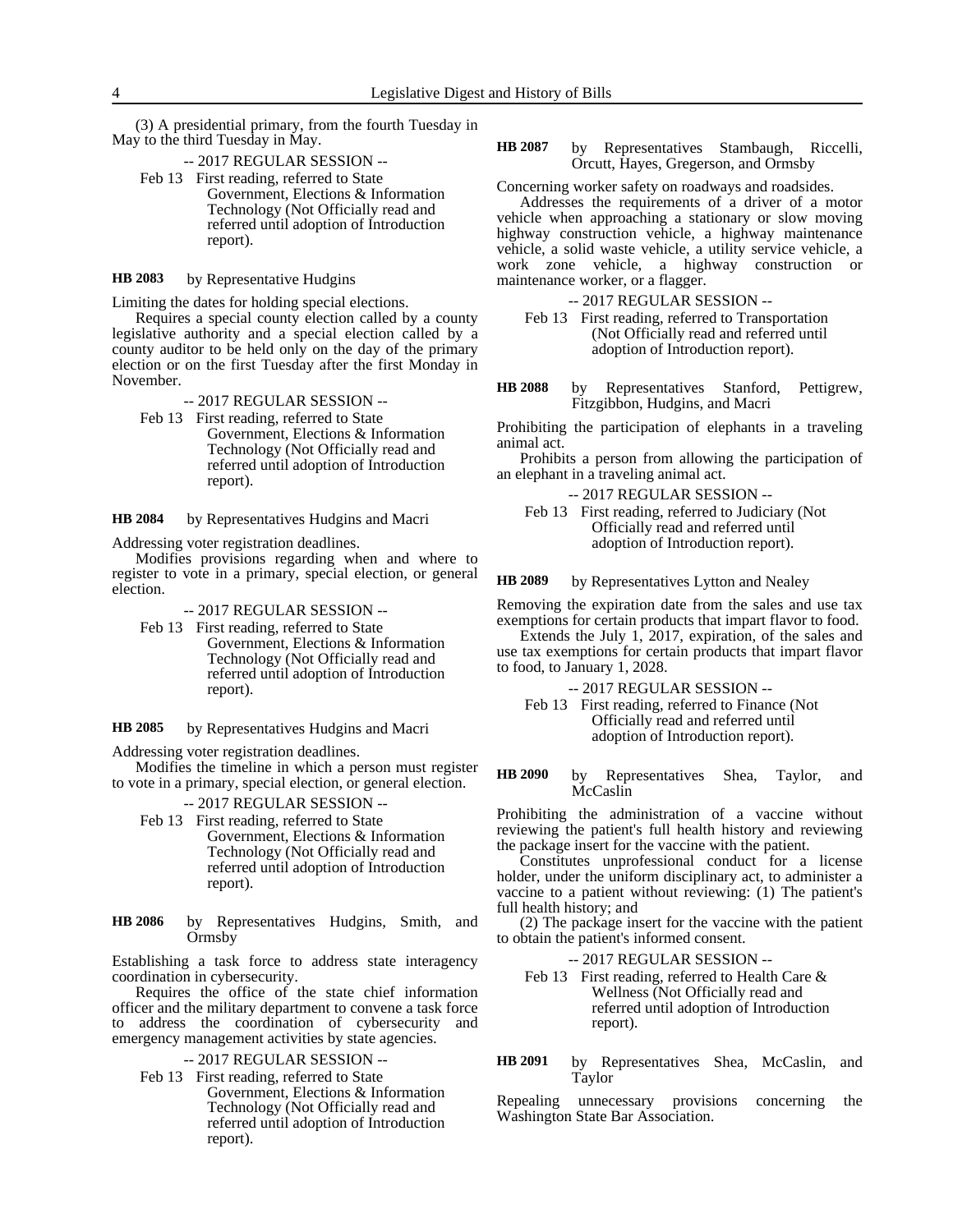Repeals statutes establishing the Washington state bar association and the regulation of members of the bar.

### -- 2017 REGULAR SESSION --

Feb 13 First reading, referred to Judiciary (Not Officially read and referred until adoption of Introduction report).

### by Representatives Shea, McCaslin, and Taylor **HB 2092**

Regulating the content of the immunization exemption form by prohibiting the form from requiring detailed statements regarding objections to vaccination, prohibiting the form from requiring a declaration regarding potential risks, and requiring the form to indicate when a signator is exercising his or her freedom of religion.

Prohibits an immunization exemption form, prepared by the department of health, from requiring a signator to: (1) Make detailed statements regarding his or her religious or philosophical objection to vaccination; or

(2) Provide a declaration regarding the potential risks of exempting the child from immunization.

Requires the form to indicate, for an exemption, that the signator is exercising his or her freedom of religion as guaranteed by the First Amendment to the United States Constitution and Article I, section 11 of the state Constitution.

-- 2017 REGULAR SESSION --

Feb 13 First reading, referred to Health Care & Wellness (Not Officially read and referred until adoption of Introduction report).

### by Representative Santos **HB 2093**

Concerning the mitigation of public facilities in certain cities.

Requires certain cities, that permit, construct, or operate a public facility in a neighborhood with a high poverty level or a high rate of ethnic diversity, to: (1) Assume the responsibility for the negative impacts that facility has had or might have on the surrounding neighborhood;

(2) Consider the potential or actual disparate racial, social, and economic impacts of the public facility on residents nearby; and

(3) Develop a mitigation plan, which keeps the residents of the impacted neighborhood whole for the costs of the mitigation strategy.

-- 2017 REGULAR SESSION --

Feb 13 First reading, referred to Local

Government (Not Officially read and referred until adoption of Introduction report).

by Representatives Wylie and Nealey **HB 2094**

Concerning the main street program.

Provides tax credits to businesses in main street communities to promote contributions to main street programs in order to maintain the economic viability of rural downtown areas.

-- 2017 REGULAR SESSION --

Feb 13 First reading, referred to Finance (Not Officially read and referred until adoption of Introduction report).

by Representatives Wylie, Stonier, Harris, Vick, Clibborn, Fey, McBride, and Macri **HB 2095**

Concerning preliminary work to develop a process for planning for a new Interstate 5 bridge spanning the Columbia river.

Designates an interstate 5 bridge that crosses the Columbia river as a project of statewide significance.

Encourages the governor to make every effort to enter into a memorandum of understanding with the governor of Oregon regarding the construction of the new bridge.

Makes an appropriation from the motor vehicle fund to the department of transportation for a planning inventory to be conducted to document the existing planning data related to the construction of the new bridge.

-- 2017 REGULAR SESSION --

Feb 13 First reading, referred to Transportation (Not Officially read and referred until adoption of Introduction report).

#### by Representative Klippert **HB 2096**

Repealing all laws legalizing the use, possession, sale, or production of marijuana and marijuana-related products.

Repeals the statutes that legalize the use, possession, sale, or production of marijuana and marijuana-related products.

-- 2017 REGULAR SESSION --

Feb 13 First reading, referred to Commerce & Gaming (Not Officially read and referred until adoption of Introduction report).

by Representatives Stanford, Fitzgibbon, **HB 2097**

Ortiz-Self, Senn, Pettigrew, Jinkins, Kagi, Lytton, Ormsby, Peterson, Pollet, Ryu, Farrell, Santos, Appleton, and Macri

Limiting disclosure of information about the religious affiliation of individuals.

Prohibits employers, state or local government agencies or public employees, and state and local law enforcement agencies from providing, collecting, disclosing, and/or requiring the disclosure of information on the religious belief, practice, or affiliation of an individual.

Exempts the following from disclosure under the public records act: Records that relate to or contain personally identifying information about an individual's religious beliefs, practices, or affiliation.

- -- 2017 REGULAR SESSION --
- Feb 13 First reading, referred to Judiciary (Not Officially read and referred until adoption of Introduction report).
- Feb 14 Scheduled for public hearing in the House Committee on Judiciary at 10:00 AM. (Subject to change)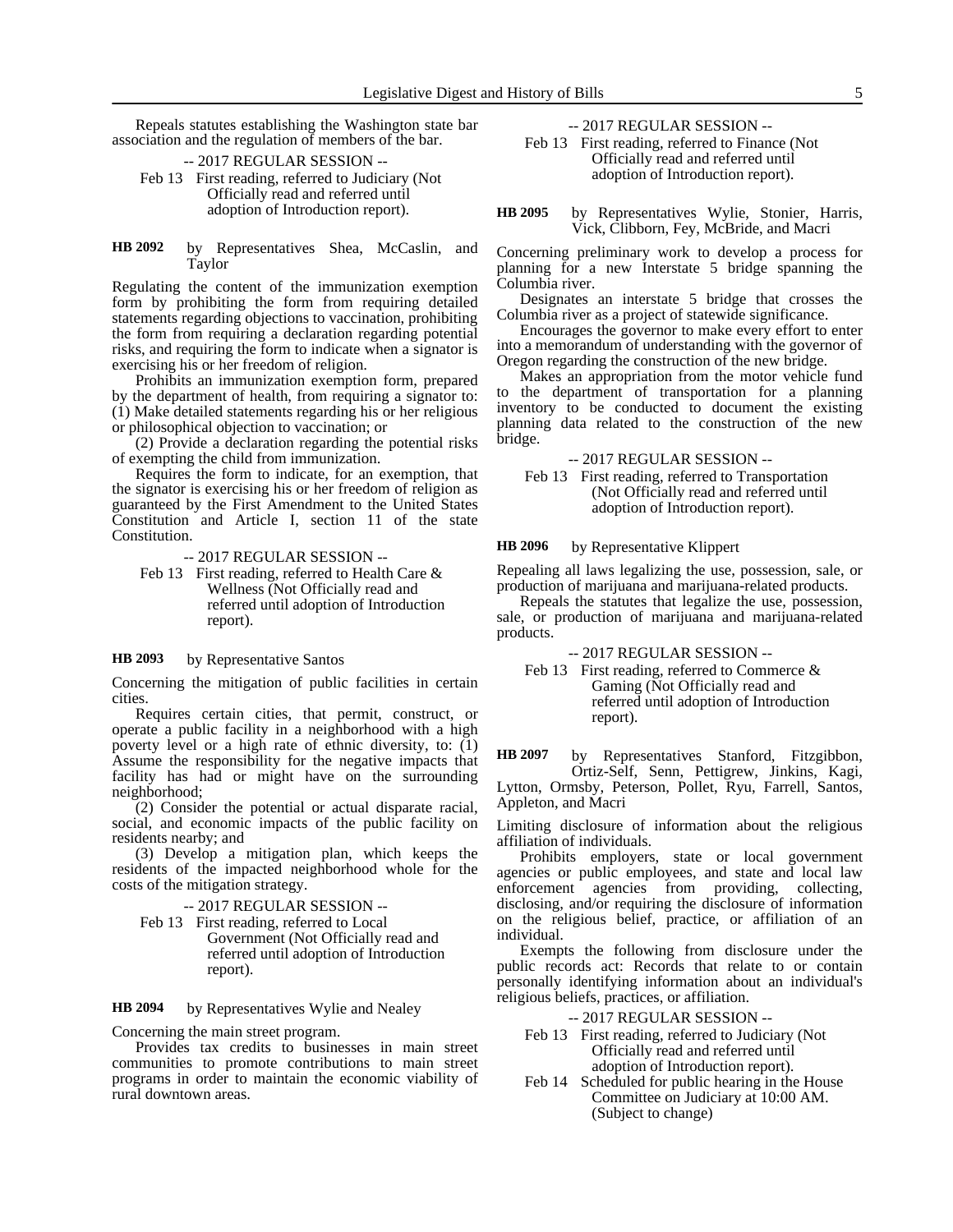Feb 16 Scheduled for executive session in the House Committee on Judiciary at 1:00 PM. (Subject to change)

# **House Joint Memorials**

by Representatives Morris and Lytton **HJM 4010**

Requesting that the Blanchard State Forest be renamed the "Harriet A. Spanel-Blanchard State Forest."

Requests that the Blanchard State Forest be renamed the Harriet A. Spanel-Blanchard State Forest.

-- 2017 REGULAR SESSION --

- Feb 13 First reading, referred to Capital Budget (Not Officially read and referred until adoption of Introduction report).
- Feb 17 Scheduled for public hearing in the House Committee on Capital Budget at 8:00 AM. (Subject to change)

## **House Joint Resolutions**

by Representatives Shea, McCaslin, and Taylor **HJR 4206**

Requiring that all mandatory, regulatory, licensing, and disciplinary functions regarding the practice of law and administration of justice reside exclusively in the supreme court.

Proposes an amendment to the state Constitution requiring that mandatory, regulatory, licensing, and disciplinary functions regarding the practice of law and administration of justice reside exclusively in the supreme court.

-- 2017 REGULAR SESSION --

Feb 13 First reading, referred to Judiciary (Not Officially read and referred until adoption of Introduction report).

# **Senate Bills**

by Senators Walsh, Takko, Warnick, Hobbs, and Schoesler **SB 5786**

Creating a business and occupation tax exemption for certain sales of commercial fertilizer, agricultural crop protection products, and seed.

Provides a business and occupation tax exemption for wholesale sales of commercial fertilizer, agricultural crop protection products, and seed by an eligible distributor to an eligible retailer.

-- 2017 REGULAR SESSION --

Feb 10 First reading, referred to Agriculture, Water, Trade & Economic Development.

#### by Senator Miloscia **SB 5787**

Concerning state agency and state university medical school electronic health record systems, and the actions of the technology services board related to these systems.

Requires state agencies or public university medical schools that purchase a new electronic medical record system, or upgrade their electronic medical record system, with an estimated cost exceeding five million dollars, to notify certain entities of the intent to purchase or upgrade the system.

-- 2017 REGULAR SESSION --

Feb 10 First reading, referred to State Government.

by Senators Brown, Padden, and Takko **SB 5788**

Concerning construction contracts.

Addresses certain clauses in construction contracts that purport to waive, release, or extinguish the claim rights of a contractor, subcontractor, or supplier.

-- 2017 REGULAR SESSION --

- Feb 10 First reading, referred to Law & Justice.
- Feb 14 Scheduled for public hearing in the Senate Committee on Law & Justice at 10:00 AM. (Subject to change)
- Feb 16 Scheduled for executive session in the Senate Committee on Law & Justice at 10:00 AM. (Subject to change)

by Senators Bailey, Pearson, and Ericksen **SB 5789**

Considering the full hydrologic cycle in the review and approval process of new water uses.

Requires entities responsible for reviewing and approving permit-exempt water uses and applications for water rights to establish processes and procedures to fully account for the ways in which new uses of groundwater offset potential impairment by recharging water into an aquifer.

-- 2017 REGULAR SESSION --

- Feb 10 First reading, referred to Agriculture, Water, Trade & Economic Development.
- Feb 16 Scheduled for public hearing in the Senate Committee on Agriculture, Water, and Trade & Economic Development at 8:00 AM. (Subject to change)
- by Senators Short, Sheldon, Angel, and Wilson **SB 5790**

Concerning the economic development element of the growth management act.

Establishes the economic revitalization act.

Provides common sense direction for the application of the growth management act by reaffirming that local governments have broad authority to make decisions that will provide family-wage jobs and increase opportunities for hard-working taxpayers in communities with deteriorating economies.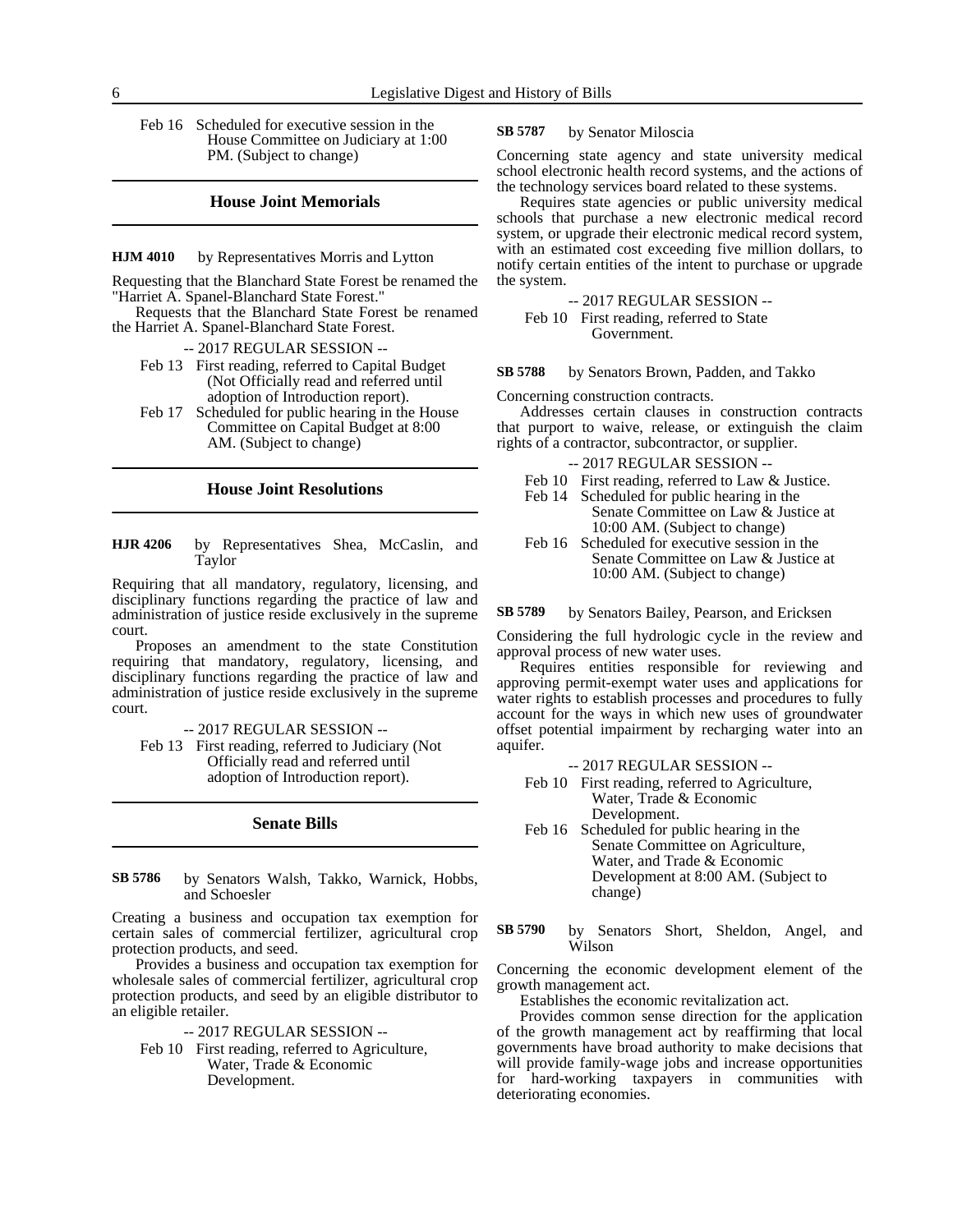- -- 2017 REGULAR SESSION -- Feb 10 First reading, referred to Local
- Government.
- Feb 14 Scheduled for public hearing in the Senate Committee on Local Government at 1:30 PM. (Subject to change)
- by Senators Braun, Palumbo, Miloscia, Rivers, Zeiger, Padden, and Wilson **SB 5791**

Improving the accountability and efficiency of the public disclosure commission's operations and requirements.

Modifies the fair campaign practices act to improve the accountability and efficiency of the public disclosure commission's operations and requirements.

- -- 2017 REGULAR SESSION --
- Feb 10 First reading, referred to State
	- Government.
- Feb 15 Scheduled for public hearing in the Senate Committee on State Government at 8:00 AM. (Subject to change)

by Senators Baumgartner and Frockt **SB 5792**

Relating to creating the designation of a national basketball association franchise facility as a project of statewide significance act of 2017.

Introduced by title and introductory section only, relating to creating the designation of a national basketball association franchise facility as a project of statewide significance act of 2017.

- -- 2017 REGULAR SESSION --
- Feb 10 First reading, referred to Commerce, Labor & Sports.
- Feb 16 Scheduled for public hearing in the Senate Committee on Commerce and Labor & Sports at 1:30 PM. (Subject to change)

### by Senators Warnick and Chase **SB 5793**

Concerning an assessment on cattle.

Increases the assessment, from one dollar to two dollars, on each head of cattle sold.

Prohibits collection of one dollar of the two-dollar assessment at the first point of sale of a calf identified with a green tag.

- -- 2017 REGULAR SESSION --
- Feb 10 First reading, referred to Agriculture, Water, Trade & Economic Development.
- Feb 14 Scheduled for public hearing in the Senate Committee on Agriculture, Water, and Trade & Economic Development at 8:00 AM. (Subject to change)

### by Senator Short **SB 5794**

Concerning the transfer of seasonal irrigation water rights to the trust water rights program for the purpose of providing mitigation water to a third party for year-round potable water supplies.

Provides mitigation water to a third party for yearround potable water supplies by transferring seasonal irrigation water rights to the trust water rights program.

-- 2017 REGULAR SESSION -- Feb 10 First reading, referred to Agriculture, Water, Trade & Economic

Development. Feb 16 Scheduled for public hearing in the Senate Committee on Agriculture, Water, and Trade & Economic Development at 8:00 AM. (Subject to change)

### by Senator Chase **SB 5795**

Concerning liability insurance requirements for firearm owners and purchasers.

Prohibits a person from purchasing a firearm unless, at the time of the purchase, he or she presents to the seller proof that he or she is covered by a qualified liability insurance policy.

Prohibits a person from selling a firearm unless, at the time of the sale, he or she verifies that the purchaser is covered by a qualified liability insurance policy.

$$
-2017 \text{ REGULAR SESION} -
$$
  
Seb 10. First reading, referred to Low 2.

Feb 10 First reading, referred to Law & Justice.

by Senators Zeiger, Miloscia, Keiser, and Hasegawa **SB 5796**

Concerning written correspondence regarding ethics complaints.

Requires ethics complaints and an ethic board's determination and decision on a complaint to be provided by registered or certified mail, or other delivery service requiring notice of receipt.

-- 2017 REGULAR SESSION -- Feb 10 First reading, referred to State Government.

by Senators Mullet, Fain, and Hobbs **SB 5797**

Concerning services and processes available when residential real property is abandoned or in foreclosure.

Requires the housing finance commission to create a process by which entities, such as servicers, may apply to obtain a certificate of abandonment for properties that meet the definition of abandoned.

-- 2017 REGULAR SESSION --

- Feb 10 First reading, referred to Financial Institutions & Insurance.
- Feb 14 Scheduled for public hearing and executive session in the Senate Committee on Financial Institutions & Insurance at 8:00 AM. (Subject to change)

by Senators Braun, O'Ban, Brown, King, Short, Fortunato, Sheldon, Warnick, Angel, Becker, Schoesler, Zeiger, and Wilson **SB 5798**

Changing rule-making requirements to require a yearly expiration.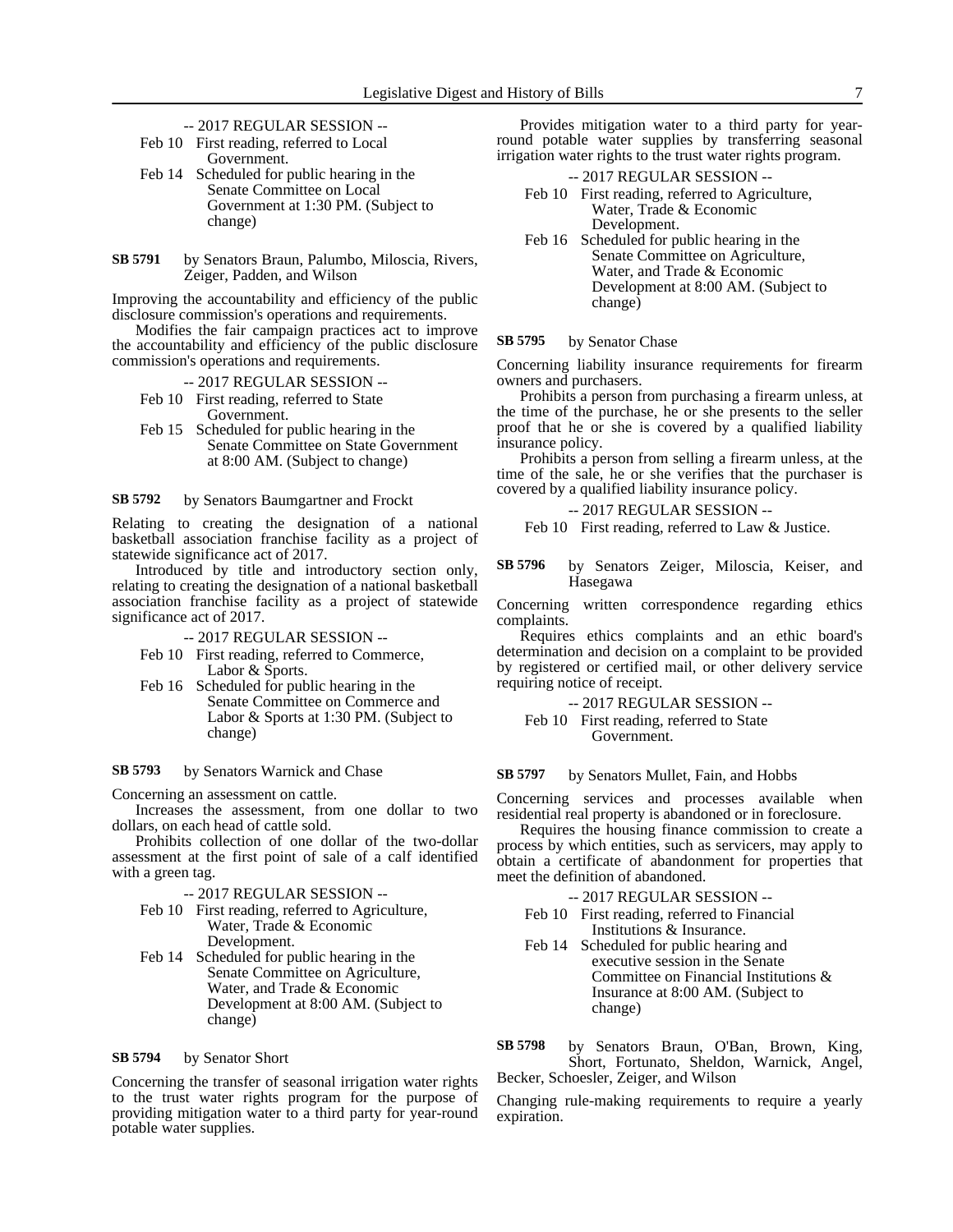Requires a rule adopted or amended before November 1st of any year to expire on June 1st of the year following adoption unless the legislature acts to postpone the expiration.

- -- 2017 REGULAR SESSION --
- Feb 10 First reading, referred to State Government.
- Feb 15 Scheduled for public hearing in the Senate Committee on State Government at 8:00 AM. (Subject to change)

by Senators Ranker, Braun, and Keiser **SB 5799**

Removing the expiration date from the sales and use tax exemptions for certain products that impart flavor to food.

Extends the July 1, 2017, expiration, of the sales and use tax exemptions for certain products that impart flavor to food, to January 1, 2028.

-- 2017 REGULAR SESSION -- Feb 10 First reading, referred to Ways & Means.

### by Senator Baumgartner **SB 5800**

Concerning obligations of mental health professionals.

Requires a mental health professional or an individual health care provider providing mental health services to a patient to warn or to take reasonable precautions to provide protection from a patient's violent behavior only if the patient has communicated to the mental health professional or individual health care provider an actual threat of physical violence against a reasonably identifiable victim or victims.

-- 2017 REGULAR SESSION --

- Feb 10 First reading, referred to Health Care.
- Feb 14 Scheduled for public hearing in the Senate Committee on Health Care at 10:00 AM. (Subject to change)

by Senators Saldaña, Darneille, Hasegawa, Conway, Keiser, and Frockt **SB 5801**

Providing a referral resource for those seeking information and assistance for immigration and citizenship related matters.<br>Requires

the human rights commission, in consultation with relevant state agencies, and individuals or groups having experience and knowledge of immigration law and the provision of immigration and citizenship related assistance, including those with experience providing culturally appropriate services to populations that have traditionally been underserved or unserved, to establish a toll-free telephone hotline and a web site to refer callers and users to sources of information and assistance for immigration and citizenship related matters.

Exempts the following personal information from public inspection and copying under the public records act: Information revealing the identity of a person or entity requesting immigration and citizenship related information or assistance via the hotline or web site.

-- 2017 REGULAR SESSION --

Feb 10 First reading, referred to Law & Justice.

by Senators Saldaña, Darneille, Hunt, Hasegawa, Conway, and Keiser **SB 5802**

Providing feminine hygiene products in schools at no cost to students.

Requires feminine hygiene products to be available at no cost to students, in restrooms of school buildings, including charter school buildings, serving female students in any of grades six through twelve.

Makes appropriations from the general fund to the office of the superintendent of public instruction for the purposes of this act.

-- 2017 REGULAR SESSION --

Feb 10 First reading, referred to Early Learning & K-12 Education.

by Senators Saldaña, Darneille, Hunt, Hasegawa, Conway, and Keiser **SB 5803**

Addressing discrimination based on citizenship or immigration status.

Addresses citizenship and immigration status discrimination.

-- 2017 REGULAR SESSION --

Feb 10 First reading, referred to Law & Justice.

by Senators Fain, Palumbo, Bailey, and Billig **SB 5804**

Concerning the creation of an animal abuse registry.

Requires the Washington state patrol to maintain a registry of persons convicted of an animal abuse offense and make the registry available for inquiry to: (1) Law enforcement entities within the state including animal control agencies;

(2) Veterinarians licensed to practice veterinary medicine in the state;

(3) Humane societies, animal shelters, animal-welfare organizations, and groups involved in companion animal adoption programs; and

(4) Animal breeders and retail operators that sell pets.

Requires an animal abuser to notify the Washington state patrol when he or she changes residence.

-- 2017 REGULAR SESSION --

Feb 13 First reading, referred to Law & Justice.

### by Senators Frockt and Carlyle **SB 5805**

Concerning the application of landmark or historic preservation regulations with regard to school district property in school districts with more than fifty thousand students.

Subjects certain school district property to state and local landmark or historic preservation regulations only to the extent explicitly approved by the board of directors of each school district.

-- 2017 REGULAR SESSION --

Feb 13 First reading, referred to Early Learning & K-12 Education.